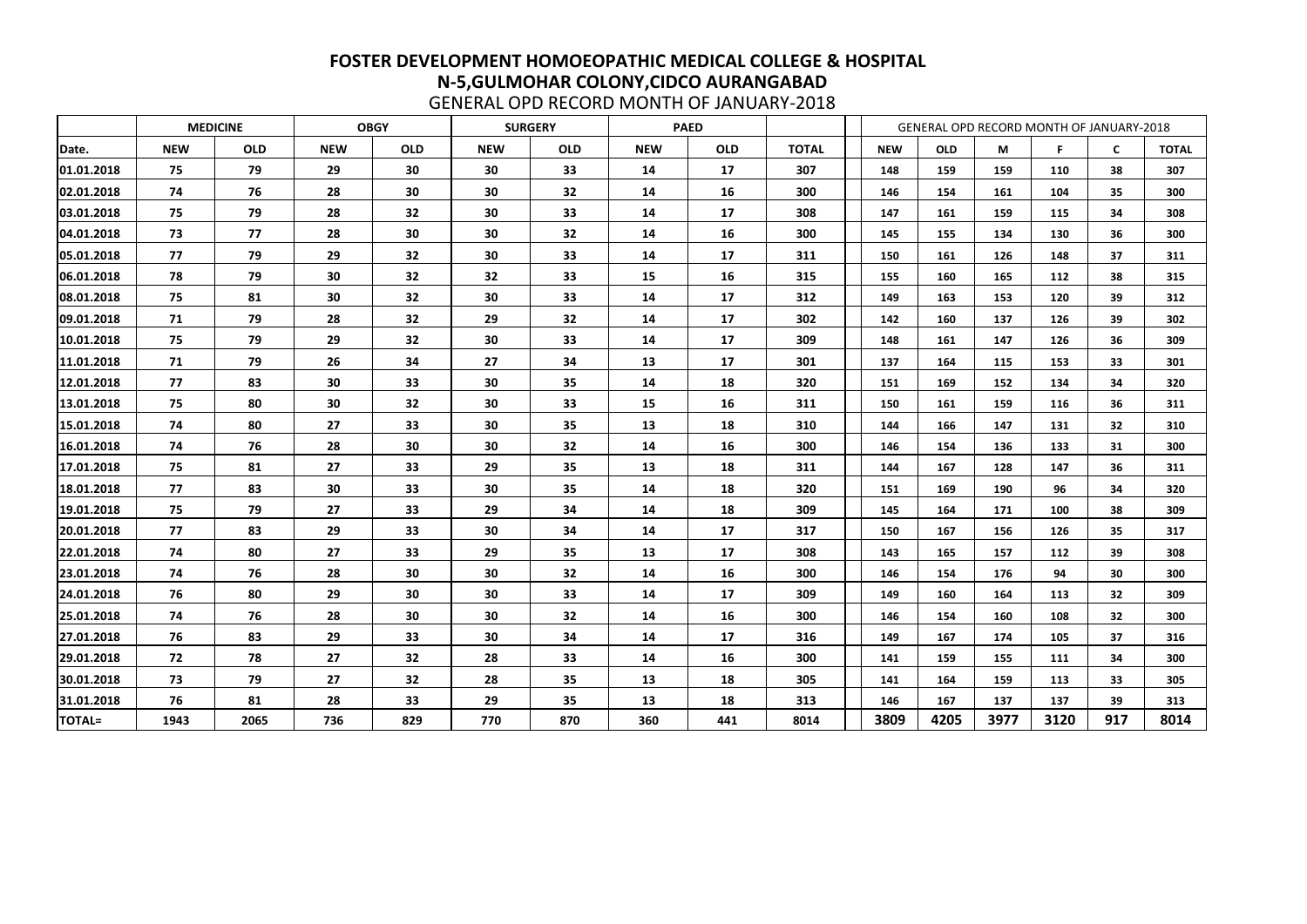|               |            | <b>MEDICINE</b> |            | <b>OBGY</b>                                          |     | <b>SURGERY</b> |     | <b>PAED</b> |              |            | GENERAL OPD RECORD MONTH OF FEBRUARY-2018 |      |      |              |              |
|---------------|------------|-----------------|------------|------------------------------------------------------|-----|----------------|-----|-------------|--------------|------------|-------------------------------------------|------|------|--------------|--------------|
| Date.         | <b>NEW</b> | <b>OLD</b>      | <b>NEW</b> | <b>OLD</b><br><b>NEW</b><br><b>OLD</b><br><b>NEW</b> |     |                |     |             | <b>TOTAL</b> | <b>NEW</b> | <b>OLD</b>                                | M    | F    | $\mathsf{C}$ | <b>TOTAL</b> |
| 01.02.2018    | 73         | 82              | 27         | 33                                                   | 30  | 35             | 14  | 16          | 310          | 144        | 166                                       | 116  | 162  | 32           | 310          |
| 02.02.2018    | 75         | 77              | 28         | 31                                                   | 28  | 33             | 14  | 16          | 302          | 145        | 157                                       | 131  | 134  | 37           | 302          |
| 03.02.2018    | 77         | 80              | 29         | 33                                                   | 31  | 34             | 14  | 18          | 316          | 151        | 165                                       | 148  | 132  | 36           | 316          |
| 05.02.2018    | 73         | 78              | 28         | 31                                                   | 29  | 33             | 13  | 17          | 302          | 143        | 159                                       | 151  | 118  | 33           | 302          |
| 06.02.2018    | 76         | 80              | 28         | 33                                                   | 30  | 35             | 14  | 16          | 312          | 148        | 164                                       | 162  | 119  | 31           | 312          |
| 07.02.2018    | 73         | 78              | 27         | 31                                                   | 29  | 33             | 13  | 18          | 302          | 142        | 160                                       | 155  | 114  | 33           | 302          |
| 08.02.2018    | 75         | 82              | 28         | 33                                                   | 31  | 35             | 15  | 16          | 315          | 149        | 166                                       | 135  | 148  | 32           | 315          |
| 09.02.2018    | 75         | 80              | 29         | 31                                                   | 30  | 33             | 14  | 17          | 309          | 148        | 161                                       | 157  | 121  | 31           | 309          |
| 10.02.2018    | 76         | 82              | 28         | 33                                                   | 31  | 35             | 15  | 16          | 316          | 150        | 166                                       | 160  | 117  | 39           | 316          |
| 12.02.2018    | 75         | 78              | 28         | 31                                                   | 29  | 34             | 14  | 17          | 306          | 146        | 160                                       | 144  | 128  | 34           | 306          |
| 14.02.2018    | 74         | 77              | 28         | 31                                                   | 29  | 31             | 14  | 17          | 301          | 145        | 156                                       | 153  | 115  | 33           | 301          |
| 15.02.2018    | 75         | 80              | 28         | 32                                                   | 31  | 34             | 13  | 18          | 311          | 147        | 164                                       | 155  | 125  | 31           | 311          |
| 16.02.2018    | 75         | 82              | 28         | 34                                                   | 30  | 35             | 14  | 17          | 315          | 147        | 168                                       | 130  | 151  | 34           | 315          |
| 17.02.2018    | 79         | 81              | 30         | 32                                                   | 31  | 34             | 14  | 18          | 319          | 154        | 165                                       | 165  | 118  | 36           | 319          |
| 20.02.2018    | 75         | 79              | 28         | 32                                                   | 29  | 34             | 14  | 17          | 308          | 146        | 162                                       | 140  | 131  | 37           | 308          |
| 21.02.2018    | 70         | 80              | 27         | 31                                                   | 29  | 34             | 15  | 16          | 302          | 141        | 161                                       | 145  | 123  | 34           | 302          |
| 22.02.2018    | 75         | 80              | 28         | 32                                                   | 32  | 34             | 14  | 17          | 312          | 149        | 163                                       | 118  | 162  | 32           | 312          |
| 23.02.2018    | 75         | 79              | 28         | 32                                                   | 31  | 33             | 14  | 17          | 309          | 148        | 161                                       | 163  | 114  | 32           | 309          |
| 24.02.2018    | 74         | 83              | 28         | 34                                                   | 31  | 35             | 14  | 17          | 316          | 147        | 169                                       | 154  | 129  | 33           | 316          |
| 26.02.2018    | 75         | 83              | 28         | 33                                                   | 29  | 35             | 14  | 17          | 314          | 146        | 168                                       | 162  | 118  | 34           | 314          |
| 27.02.2018    | 65         | 75              | 23         | 29                                                   | 28  | 41             | 13  | 16          | 290          | 129        | 161                                       | 139  | 121  | 30           | 290          |
| 28.02.2018    | 76         | 79              | 29         | 30                                                   | 32  | 33             | 15  | 17          | 311          | 152        | 159                                       | 133  | 143  | 35           | 311          |
| <b>TOTAL=</b> | 1636       | 1755            | 613        | 702                                                  | 660 | 753            | 308 | 371         | 6798         | 3217       | 3581                                      | 3216 | 2843 | 739          | 6798         |

GENERAL OPD RECORD MONTH OF FEBRUARY-2018

## **FOSTER DEVELOPMENT HOMOEOPATHIC MEDICAL COLLEGE & HOSPITAL N-5,GULMOHAR COLONY,CIDCO AURANGABAD**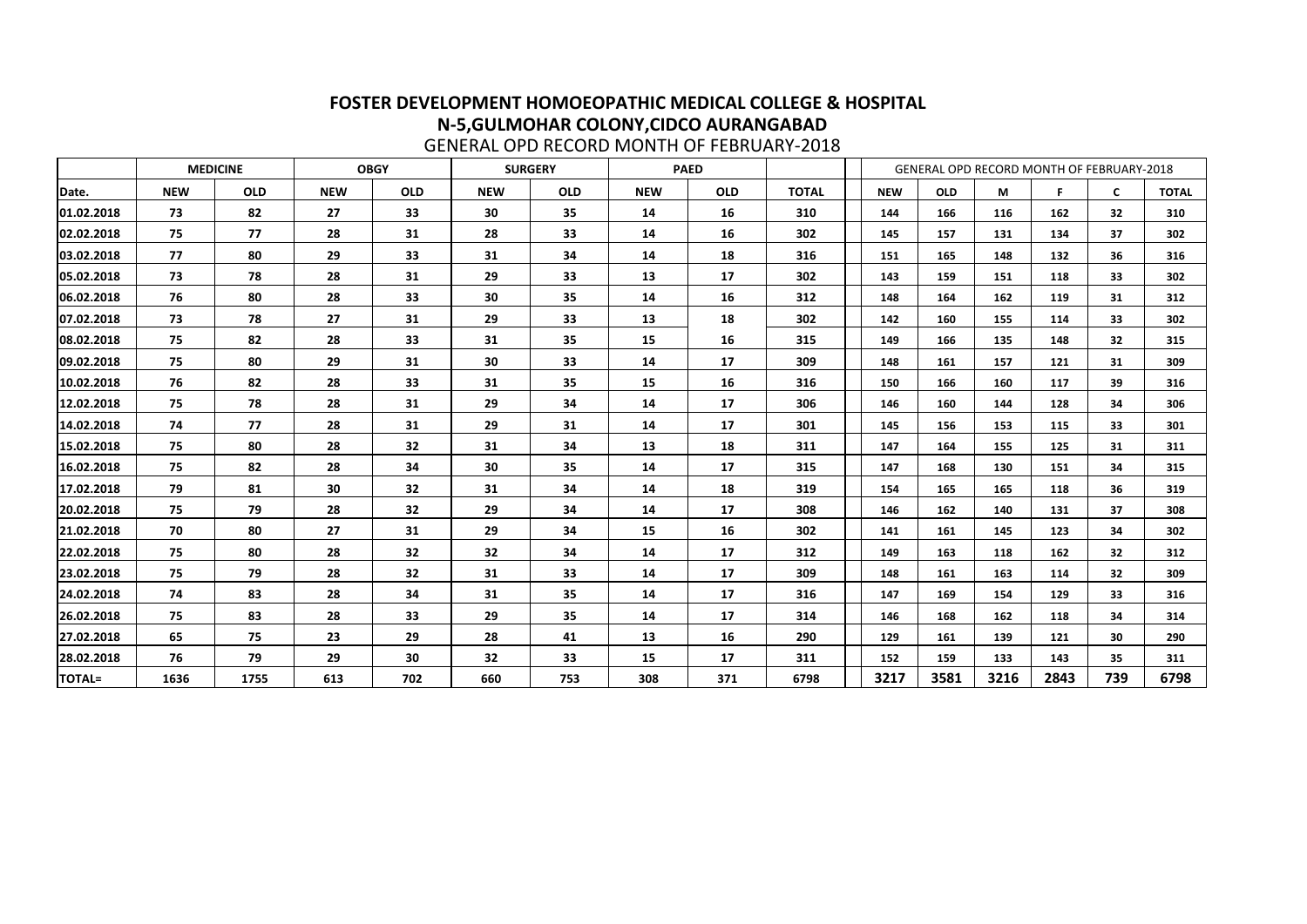|               | <u>ULIVENAL OI D'INLOUND MIONTHI OI IMANOITZUZU</u> |                 |            |             |            |                |                         |             |              |            |            |      |                                        |     |              |
|---------------|-----------------------------------------------------|-----------------|------------|-------------|------------|----------------|-------------------------|-------------|--------------|------------|------------|------|----------------------------------------|-----|--------------|
|               |                                                     | <b>MEDICINE</b> |            | <b>OBGY</b> |            | <b>SURGERY</b> |                         | <b>PAED</b> |              |            |            |      | GENERAL OPD RECORD MONTH OF MARCH-2018 |     |              |
| Date.         | <b>NEW</b>                                          | <b>OLD</b>      | <b>NEW</b> | <b>OLD</b>  | <b>NEW</b> | <b>OLD</b>     | <b>NEW</b>              | <b>OLD</b>  | <b>TOTAL</b> | <b>NEW</b> | <b>OLD</b> | M    | F.                                     | C   | <b>TOTAL</b> |
| 01.03.2018    | 75                                                  | 83              | 29         | 33          | 29         | 35             | 15                      | 17          | 316          | 148        | 168        | 152  | 127                                    | 37  | 316          |
| 03.03.2018    | 75                                                  | 78              | 28         | 31          | 29         | 33             | 15                      | 17          | 306          | 147        | 159        | 159  | 113                                    | 34  | 306          |
| 05.03.2018    | 76                                                  | 80              | 28         | 32          | 30         | 35             | 14                      | 17          | 312          | 148        | 164        | 151  | 128                                    | 33  | 312          |
| 06.03.2018    | 76                                                  | 78              | 28         | 32          | 30         | 33             | 15                      | 17          | 309          | 149        | 160        | 135  | 141                                    | 33  | 309          |
| 07.03.2018    | 76                                                  | 78              | 28         | 31          | 30         | 32             | 14                      | 17          | 306          | 148        | 158        | 143  | 129                                    | 34  | 306          |
| 08.02.2018    | 75                                                  | 83              | 30         | 33          | 30         | 34             | 15                      | 17          | 317          | 150        | 167        | 137  | 145                                    | 35  | 317          |
| 09.03.2018    | 78                                                  | 79              | 29         | 32          | 30         | 34             | 15                      | 17          | 314          | 152        | 162        | 152  | 127                                    | 35  | 314          |
| 10.03.2018    | 77                                                  | 83              | 29         | 33          | 31         | 35             | 14                      | 18          | 320          | 151        | 169        | 113  | 172                                    | 35  | 320          |
| 12.03.2018    | 74                                                  | 77              | 28         | 31          | 30         | 31             | 14                      | 17          | 302          | 146        | 156        | 126  | 142                                    | 34  | 302          |
| 13.03.2018    | 75                                                  | 83              | 30         | 33          | 30         | 34             | 15                      | 17          | 317          | 150        | 167        | 140  | 123                                    | 54  | 317          |
| 14.03.2018    | 73                                                  | 79              | 28         | 31          | 30         | 33             | 14                      | 17          | 305          | 145        | 160        | 133  | 140                                    | 32  | 305          |
| 15.03.2018    | 73                                                  | 78              | 27         | 30          | 30         | 33             | 14                      | 17          | 302          | 144        | 158        | 155  | 116                                    | 31  | 302          |
| 16.03.2018    | 74                                                  | 78              | 29         | 33          | 30         | 35             | 15                      | 17          | 311          | 148        | 163        | 140  | 135                                    | 36  | 311          |
| 17.03.2018    | 78                                                  | 82              | 29         | 33          | 29         | 35             | 17                      | 15          | 318          | 153        | 165        | 156  | 130                                    | 32  | 318          |
| 19.03.2018    | 78                                                  | 82              | 26         | 32          | 29         | 33             | 18                      | 22          | 320          | 151        | 169        | 155  | 108                                    | 57  | 320          |
| 20.03.2018    | 72                                                  | 78              | 27         | 33          | 27         | 33             | 13                      | 17          | 300          | 139        | 161        | 144  | 125                                    | 31  | 300          |
| 21.03.2018    | 73                                                  | 78              | 31         | 34          | 32         | 36             | $\overline{\mathbf{z}}$ | <b>11</b>   | 302          | 143        | 159        | 159  | 122                                    | 21  | 302          |
| 22.03.2018    | 60                                                  | 100             | 25         | 37          | 30         | 36             | 15                      | 17          | 320          | 130        | 190        | 140  | 118                                    | 62  | 320          |
| 23.03.2018    | 75                                                  | 78              | 29         | 32          | 29         | 33             | 14                      | 17          | 307          | 147        | 160        | 143  | 131                                    | 33  | 307          |
| 24.03.2018    | 70                                                  | 80              | 31         | 35          | 30         | 35             | 14                      | 17          | 312          | 145        | 167        | 146  | 128                                    | 38  | 312          |
| 26.03.2018    | 67                                                  | 83              | 25         | 30          | 31         | 34             | 12                      | 18          | 300          | 135        | 165        | 151  | 115                                    | 34  | 300          |
| 27.03.2018    | 76                                                  | 80              | 29         | 32          | 30         | 33             | 14                      | 18          | 312          | 149        | 163        | 170  | 110                                    | 32  | 312          |
| 28.03.2018    | 75                                                  | 79              | 28         | 32          | 30         | 34             | 12                      | 18          | 308          | 145        | 163        | 171  | 105                                    | 32  | 308          |
| 31.03.2018    | 71                                                  | 85              | 28         | 31          | 30         | 36             | 14                      | 17          | 312          | 143        | 169        | 161  | 117                                    | 34  | 312          |
| <b>TOTAL=</b> | 1772                                                | 1942            | 679        | 776         | 716        | 815            | 339                     | 409         | 7448         | 3506       | 3942       | 3532 | 3047                                   | 869 | 7448         |

GENERAL OPD RECORD MONTH OF MARCH-2018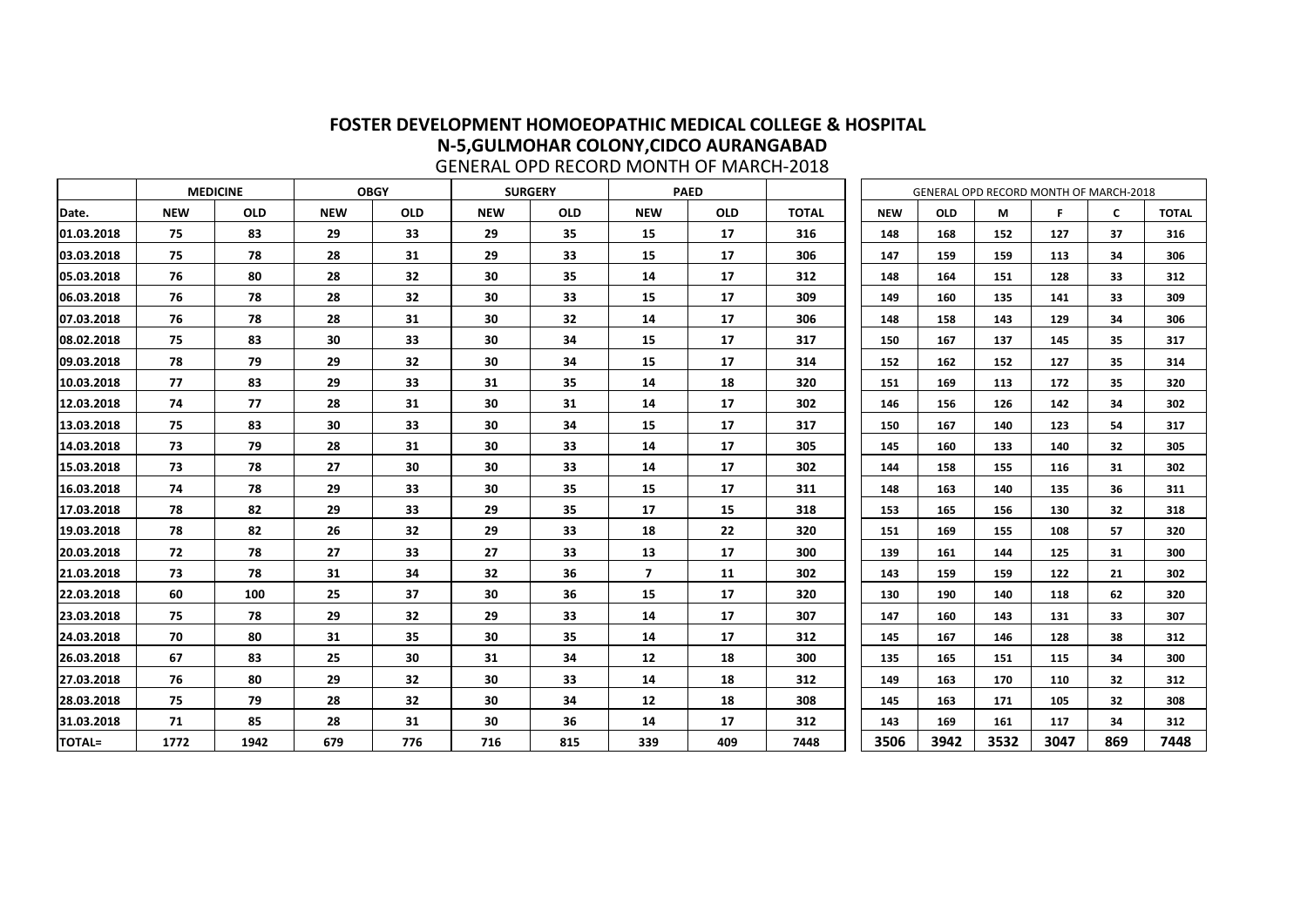|               |            | <b>MEDICINE</b> | <b>OBGY</b> |            |            | <b>SURGERY</b> |            | <b>PAED</b> |              |            | GENERAL OPD RECORD MONTH OF APRIL-2018 |      |      |                 |              |
|---------------|------------|-----------------|-------------|------------|------------|----------------|------------|-------------|--------------|------------|----------------------------------------|------|------|-----------------|--------------|
| Date.         | <b>NEW</b> | <b>OLD</b>      | <b>NEW</b>  | <b>OLD</b> | <b>NEW</b> | <b>OLD</b>     | <b>NEW</b> | <b>OLD</b>  | <b>TOTAL</b> | <b>NEW</b> | <b>OLD</b>                             | M    | F.   | $\mathsf{C}$    | <b>TOTAL</b> |
| 02.04.2018    | 72         | 78              | 27          | 31         | 29         | 33             | 14         | 17          | 301          | 142        | 159                                    | 171  | 96   | 34              | 301          |
| 03.04.2018    | 76         | 82              | 29          | 32         | 31         | 34             | 14         | 17          | 315          | 150        | 165                                    | 153  | 130  | 32              | 315          |
| 04.04.2018    | 78         | 82              | 27          | 33         | 29         | 33             | 17         | 21          | 320          | 151        | 169                                    | 151  | 127  | 42              | 320          |
| 05.04.2018    | 74         | 80              | 28          | 32         | 30         | 33             | 15         | 19          | 311          | 147        | 164                                    | 156  | 119  | 36              | 311          |
| 06.04.2018    | 72         | 78              | 26          | 30         | 30         | 34             | 12         | 18          | 300          | 140        | 160                                    | 136  | 134  | 30              | 300          |
| 07.04.2018    | 73         | 83              | 26          | 33         | 31         | 36             | 12         | 18          | 312          | 142        | 170                                    | 141  | 137  | 34              | 312          |
| 09.04.2018    | 72         | 80              | 29          | 34         | 26         | 30             | 16         | 19          | 306          | 143        | 163                                    | 154  | 117  | 35              | 306          |
| 10.04.2018    | 76         | 84              | 27          | 33         | 32         | 36             | 14         | 18          | 320          | 149        | 171                                    | 157  | 126  | 37              | 320          |
| 11.04.2018    | 75         | 80              | 26          | 30         | 32         | 38             | 13         | 17          | 311          | 146        | 165                                    | 145  | 136  | 30              | 311          |
| 12.04.2018    | 72         | 78              | 26          | 32         | 29         | 33             | 13         | 17          | 300          | 140        | 160                                    | 129  | 135  | 36              | 300          |
| 13.04.2018    | 76         | 78              | 28          | 32         | 30         | 34             | 14         | 16          | 308          | 148        | 160                                    | 154  | 121  | 33              | 308          |
| 16.04.2018    | 75         | 84              | 28          | 33         | 30         | 36             | 14         | 18          | 318          | 147        | 171                                    | 150  | 135  | 33              | 318          |
| 17.04.2018    | 76         | 84              | 29          | 32         | 32         | 35             | 15         | 17          | 320          | 152        | 168                                    | 180  | 106  | 34              | 320          |
| 18.04.2018    | 76         | 78              | 28          | 32         | 30         | 34             | 14         | 16          | 308          | 148        | 160                                    | 158  | 118  | 32              | 308          |
| 19.04.2018    | 75         | 82              | 28          | 31         | 29         | 38             | 12         | 20          | 315          | 144        | 171                                    | 148  | 132  | 35              | 315          |
| 20.04.2018    | 75         | 81              | 28          | 32         | 30         | 33             | 16         | 17          | 312          | 149        | 163                                    | 153  | 126  | 33              | 312          |
| 21.04.2018    | 75         | 84              | 28          | 33         | 30         | 36             | 14         | 18          | 318          | 147        | 171                                    | 126  | 155  | 37              | 318          |
| 23.04.2018    | 72         | 80              | 25          | 35         | 28         | 33             | 14         | 18          | 305          | 139        | 166                                    | 147  | 126  | 32              | 305          |
| 24.04.2018    | 72         | 78              | 28          | 32         | 27         | 33             | 13         | 17          | 300          | 140        | 160                                    | 152  | 116  | 32 <sub>2</sub> | 300          |
| 25.04.2018    | 75         | 80              | 26          | 32         | 30         | 36             | 13         | 18          | 310          | 144        | 166                                    | 150  | 129  | 31              | 310          |
| 26.04.2018    | 72         | 88              | 27          | 35         | 30         | 38             | 12         | 18          | 320          | 141        | 179                                    | 130  | 146  | 44              | 320          |
| 27.04.2018    | 72         | 78              | 28          | 32         | 27         | 33             | 13         | 17          | 300          | 140        | 160                                    | 150  | 119  | 31              | 300          |
| 28.04.2018    | 74         | 82              | 28          | 32         | 30         | 34             | 14         | 18          | 312          | 146        | 166                                    | 96   | 175  | 41              | 312          |
| <b>TOTAL=</b> | 1705       | 1862            | 630         | 743        | 682        | 793            | 318        | 409         | 7142         | 3335       | 3807                                   | 3387 | 2961 | 794             | 7142         |

GENERAL OPD RECORD MONTH OF APRIL-2018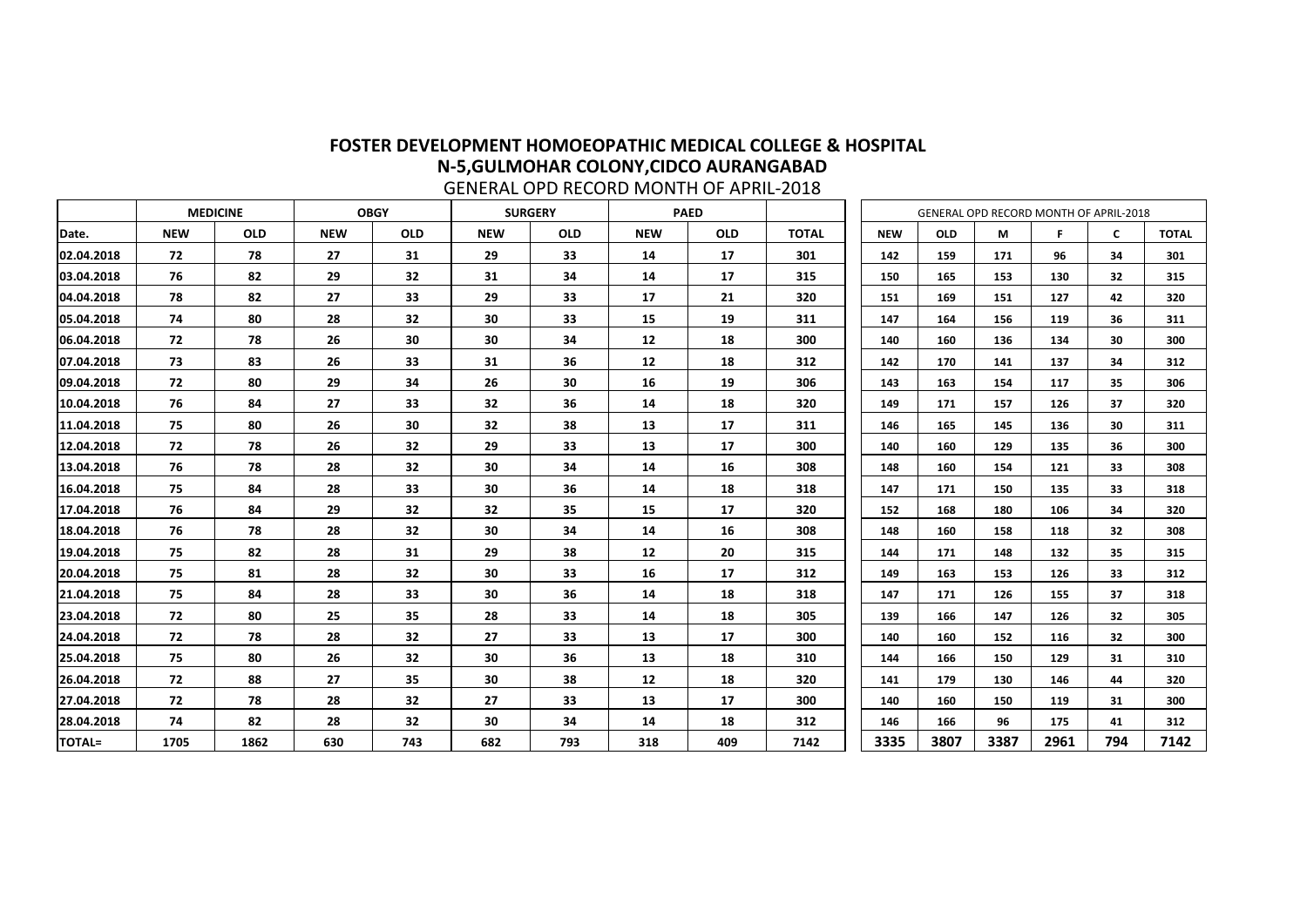|               |            | <b>MEDICINE</b><br><b>OBGY</b> |            |                 |            | <b>SURGERY</b> |                   | <b>PAED</b> |              |            |            |      | GENERAL OPD RECORD MONTH OF MAY-2018 |     |              |
|---------------|------------|--------------------------------|------------|-----------------|------------|----------------|-------------------|-------------|--------------|------------|------------|------|--------------------------------------|-----|--------------|
| Date.         | <b>NEW</b> | <b>OLD</b>                     | <b>NEW</b> | <b>OLD</b>      | <b>NEW</b> | <b>OLD</b>     | <b>NEW</b>        | <b>OLD</b>  | <b>TOTAL</b> | <b>NEW</b> | <b>OLD</b> | M    | F                                    | C   | <b>TOTAL</b> |
| 02.05.2018    | 74         | 78                             | 28         | 31              | 30         | 33             | 14                | 17          | 305          | 146        | 159        | 145  | 119                                  | 41  | 305          |
| 03.05.2018    | 76         | 80                             | 29         | 32 <sub>2</sub> | 30         | 34             | 14                | 17          | 312          | 149        | 163        | 149  | 131                                  | 32  | 312          |
| 04.05.2018    | 75         | 78                             | 28         | 31              | 30         | 32             | 13                | 17          | 304          | 146        | 158        | 147  | 126                                  | 32  | 304          |
| 05.05.2018    | 80         | 70                             | 26         | 32              | 30         | 32             | 13                | 17          | 300          | 149        | 151        | 151  | 117                                  | 32  | 300          |
| 07.05.2018    | 72         | 88                             | 27         | 35              | 30         | 38             | 12                | 18          | 320          | 141        | 179        | 150  | 138                                  | 32  | 320          |
| 08.05.2018    | 75         | 78                             | 28         | 32              | 30         | 33             | 14                | 17          | 307          | 147        | 160        | 164  | 111                                  | 32  | 307          |
| 09.05.2018    | 70         | 80                             | 26         | 32              | 30         | 32             | 13                | 17          | 300          | 139        | 161        | 150  | 114                                  | 36  | 300          |
| 10.05.2018    | 76         | 79                             | 28         | 32              | 30         | 34             | 14                | 17          | 310          | 148        | 162        | 147  | 129                                  | 34  | 310          |
| 11.05.2018    | 70         | 80                             | 26         | 32              | 30         | 32             | 13                | 17          | 300          | 139        | 161        | 160  | 106                                  | 34  | 300          |
| 12.05.2018    | 77         | 80                             | 28         | 32              | 31         | 37             | 13                | 17          | 315          | 149        | 166        | 161  | 121                                  | 33  | 315          |
| 14.05.2018    | 78         | 82                             | 29         | 33              | 31         | 35             | 14                | 18          | 320          | 152        | 168        | 169  | 114                                  | 37  | 320          |
| 15.05.2018    | 72         | 78                             | 27         | 31              | 29         | 33             | 13                | 17          | 300          | 141        | 159        | 160  | 109                                  | 31  | 300          |
| 16.05.2018    | 77         | 80                             | 28         | 32              | 32         | 36             | 13                | 17          | 315          | 150        | 165        | 174  | 106                                  | 35  | 315          |
| 17.05.2018    | 72         | 78                             | 26         | 32              | 30         | 32             | 13                | 17          | 300          | 141        | 159        | 169  | 101                                  | 30  | 300          |
| 18.05.2018    | 76         | 80                             | 29         | 32              | 30         | 34             | 15                | 16          | 312          | 150        | 162        | 165  | 123                                  | 24  | 312          |
| 19.05.2018    | 75         | 78                             | 29         | 30              | 30         | 32             | 14                | 17          | 305          | 148        | 157        | 152  | 121                                  | 32  | 305          |
| 21.05.2018    | 72         | 78                             | 27         | 31              | 30         | 32             | 14                | 16          | 300          | 143        | 157        | 124  | 143                                  | 33  | 300          |
| 22.05.2018    | 75         | 82                             | 30         | 32              | 30         | 34             | 15                | 17          | 315          | 150        | 165        | 123  | 156                                  | 36  | 315          |
| 23.05.2018    | 73         | 78                             | 29         | 31              | 30         | 33             | 14                | 16          | 304          | 146        | 158        | 133  | 136                                  | 35  | 304          |
| 24.05.2018    | 77         | 79                             | 28         | 32              | 31         | 35             | $12 \overline{ }$ | 18          | 312          | 148        | 164        | 148  | 124                                  | 40  | 312          |
| 25.05.2018    | 77         | 82                             | 30         | 32              | 31         | 34             | 15                | 17          | 318          | 153        | 165        | 122  | 160                                  | 36  | 318          |
| 26.05.2018    | 70         | 80                             | 30         | 32              | 26         | 32             | 12                | 18          | 300          | 138        | 162        | 163  | 102                                  | 35  | 300          |
| 28.05.2018    | 74         | 78                             | 28         | 30              | 30         | 32             | 14                | 18          | 304          | 146        | 158        | 161  | 108                                  | 35  | 304          |
| 29.05.2018    | 75         | 80                             | 28         | 32              | 28         | 37             | 12                | 18          | 310          | 143        | 167        | 146  | 132                                  | 32  | 310          |
| 30.05.2018    | 73         | 78                             | 28         | 30              | 30         | 33             | 14                | 16          | 302          | 145        | 157        | 154  | 114                                  | 34  | 302          |
| 31.05.2018    | 74         | 80                             | 28         | 32              | 30         | 32             | 15                | 17          | 308          | 147        | 161        | 160  | 116                                  | 32  | 308          |
| <b>TOTAL=</b> | 1935       | 2062                           | 728        | 825             | 779        | 873            | 352               | 444         | 7998         | 3794       | 4204       | 3947 | 3177                                 | 875 | 7998         |

GENERAL OPD RECORD MONTH OF MAY-2018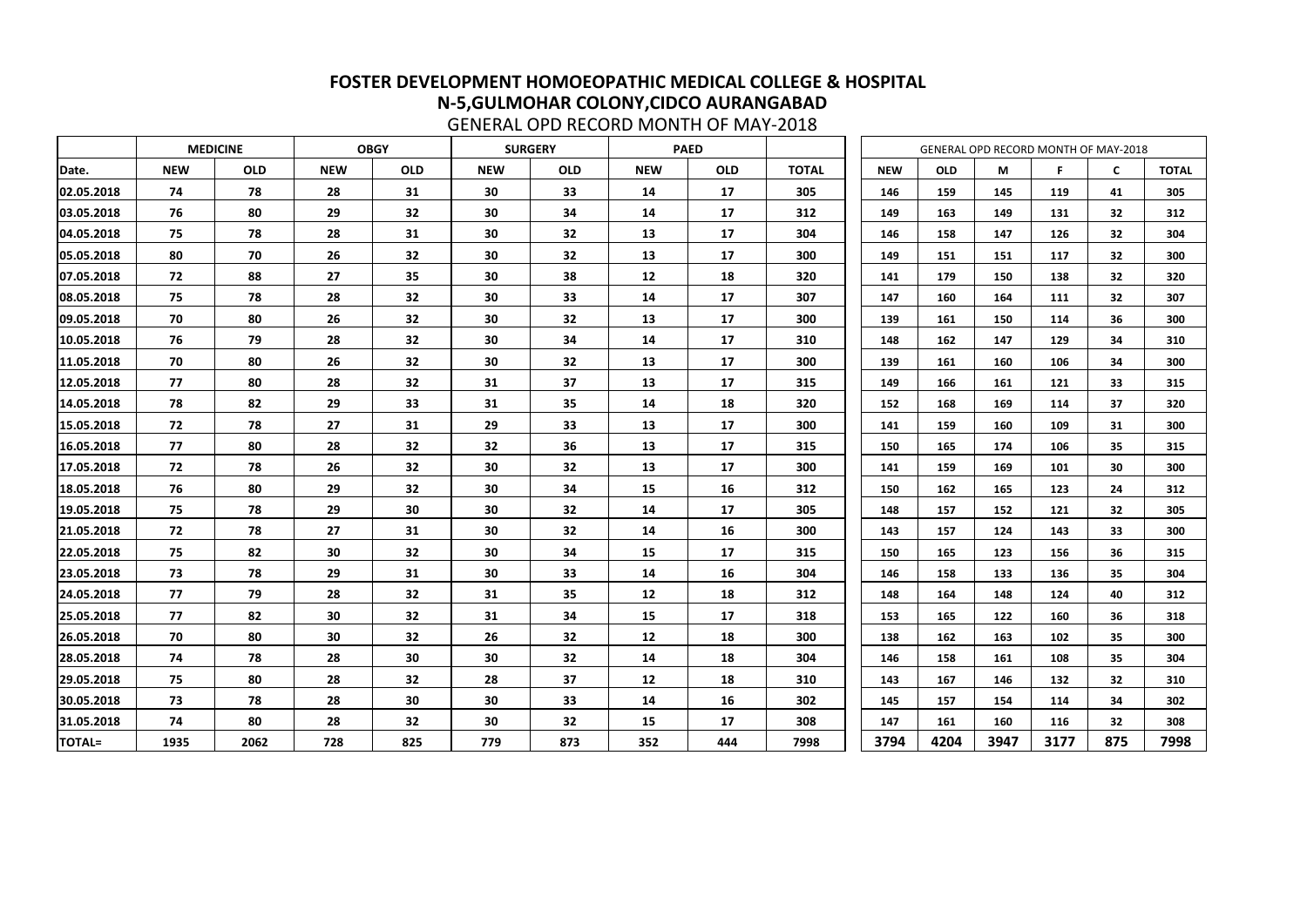|               |            | <b>MEDICINE</b> |            | <b>OBGY</b> |                 | <b>SURGERY</b> |            | <b>PAED</b> |              |            |            |      | GENERAL OPD RECORD MONTH OF JUNE-2018 |                 |              |
|---------------|------------|-----------------|------------|-------------|-----------------|----------------|------------|-------------|--------------|------------|------------|------|---------------------------------------|-----------------|--------------|
| Date.         | <b>NEW</b> | <b>OLD</b>      | <b>NEW</b> | <b>OLD</b>  | <b>NEW</b>      | <b>OLD</b>     | <b>NEW</b> | <b>OLD</b>  | <b>TOTAL</b> | <b>NEW</b> | <b>OLD</b> | M    | F.                                    | $\mathsf{C}$    | <b>TOTAL</b> |
| 01.06.2018    | 76         | 80              | 29         | 32          | 30              | 34             | 15         | 16          | 312          | 150        | 162        | 135  | 139                                   | 38              | 312          |
| 02.06.2018    | 77         | 82              | 30         | 32          | 31              | 34             | 15         | 17          | 318          | 153        | 165        | 167  | 115                                   | 36              | 318          |
| 04.06.2018    | 75         | 82              | 27         | 34          | 30              | 34             | 14         | 18          | 314          | 146        | 168        | 153  | 125                                   | 36              | 314          |
| 05.06.2018    | 73         | 80              | 26         | 32          | 29              | 35             | 13         | 17          | 305          | 141        | 164        | 130  | 140                                   | 35              | 305          |
| 06.06.2018    | 75         | 80              | 28         | 32          | 30              | 33             | 14         | 17          | 309          | 147        | 162        | 143  | 128                                   | 38              | 309          |
| 07.06.2018    | 77         | 80              | 30         | 31          | 31              | 35             | 13         | 18          | 315          | 151        | 164        | 157  | 127                                   | 31              | 315          |
| 08.06.2018    | 77         | 82              | 29         | 32          | 32              | 35             | 14         | 17          | 318          | 152        | 166        | 145  | 137                                   | 36              | 318          |
| 09.06.2018    | 76         | 79              | 28         | 32          | 30              | 34             | 14         | 17          | 310          | 148        | 162        | 135  | 137                                   | 38              | 310          |
| 11.06.2018    | 74         | 77              | 28         | 31          | 29              | 33             | 12         | 18          | 302          | 143        | 159        | 142  | 127                                   | 33              | 302          |
| 12.06.2018    | 74         | 80              | 27         | 30          | 30              | 33             | 14         | 18          | 306          | 145        | 161        | 144  | 124                                   | 38              | 306          |
| 13.06.2018    | 76         | 82              | 28         | 32          | 31              | 35             | 14         | 17          | 315          | 149        | 166        | 147  | 124                                   | 44              | 315          |
| 14.06.2018    | 72         | 78              | 29         | 30          | 29              | 32             | 13         | 17          | 300          | 143        | 157        | 129  | 133                                   | 38              | 300          |
| 15.06.2018    | 77         | 81              | 28         | 33          | 31              | 34             | 14         | 17          | 315          | 150        | 165        | 150  | 124                                   | 41              | 315          |
| 18.06.2018    | 71         | 79              | 25         | 31          | 29              | 35             | 12         | 18          | 300          | 137        | 163        | 164  | 101                                   | 35              | 300          |
| 19.06.2018    | 74         | 78              | 28         | 30          | 31              | 32             | 14         | 17          | 304          | 147        | 157        | 146  | 117                                   | 41              | 304          |
| 20.06.2018    | 76         | 81              | 30         | 32          | 29              | 36             | 14         | 17          | 315          | 149        | 166        | 128  | 153                                   | 34              | 315          |
| 21.06.2018    | 71         | 78              | 24         | 34          | 28              | 40             | 13         | 18          | 306          | 136        | 170        | 135  | 136                                   | 35              | 306          |
| 22.06.2018    | 78         | 82              | 30         | 33          | 31              | 35             | 14         | 17          | 320          | 153        | 167        | 141  | 143                                   | 36              | 320          |
| 23.06.2018    | 75         | 80              | 27         | 33          | 30              | 34             | 16         | 18          | 313          | 148        | 165        | 129  | 149                                   | 35              | 313          |
| 25.06.2018    | 72         | 90              | 29         | 33          | 28              | 38             | 15         | 17          | 322          | 144        | 178        | 146  | 131                                   | 45              | 322          |
| 26.06.2018    | 82         | 70              | 27         | 29          | 29              | 36             | 17         | 15          | 305          | 155        | 150        | 133  | 134                                   | 38              | 305          |
| 27.06.2018    | 76         | 82              | 29         | 32          | 31              | 35             | 14         | 17          | 316          | 150        | 166        | 159  | 124                                   | 33              | 316          |
| 28.06.2018    | 77         | 79              | 33         | 29          | 30 <sub>o</sub> | 34             | 13         | 17          | 312          | 153        | 159        | 166  | 112                                   | 34              | 312          |
| 29.06.2018    | 75         | 78              | 30         | 30          | 30              | 32             | 15         | 17          | 307          | 150        | 157        | 147  | 122                                   | 38              | 307          |
| 30.06.2018    | 71         | 78              | 24         | 31          | 30              | 33             | 14         | 18          | 299          | 139        | 160        | 146  | 121                                   | 32 <sub>2</sub> | 299          |
| <b>TOTAL=</b> | 1877       | 1998            | 703        | 790         | 749             | 861            | 350        | 430         | 7758         | 3679       | 4079       | 3617 | 3223                                  | 918             | 7758         |

GENERAL OPD RECORD MONTH OF JUNE-2018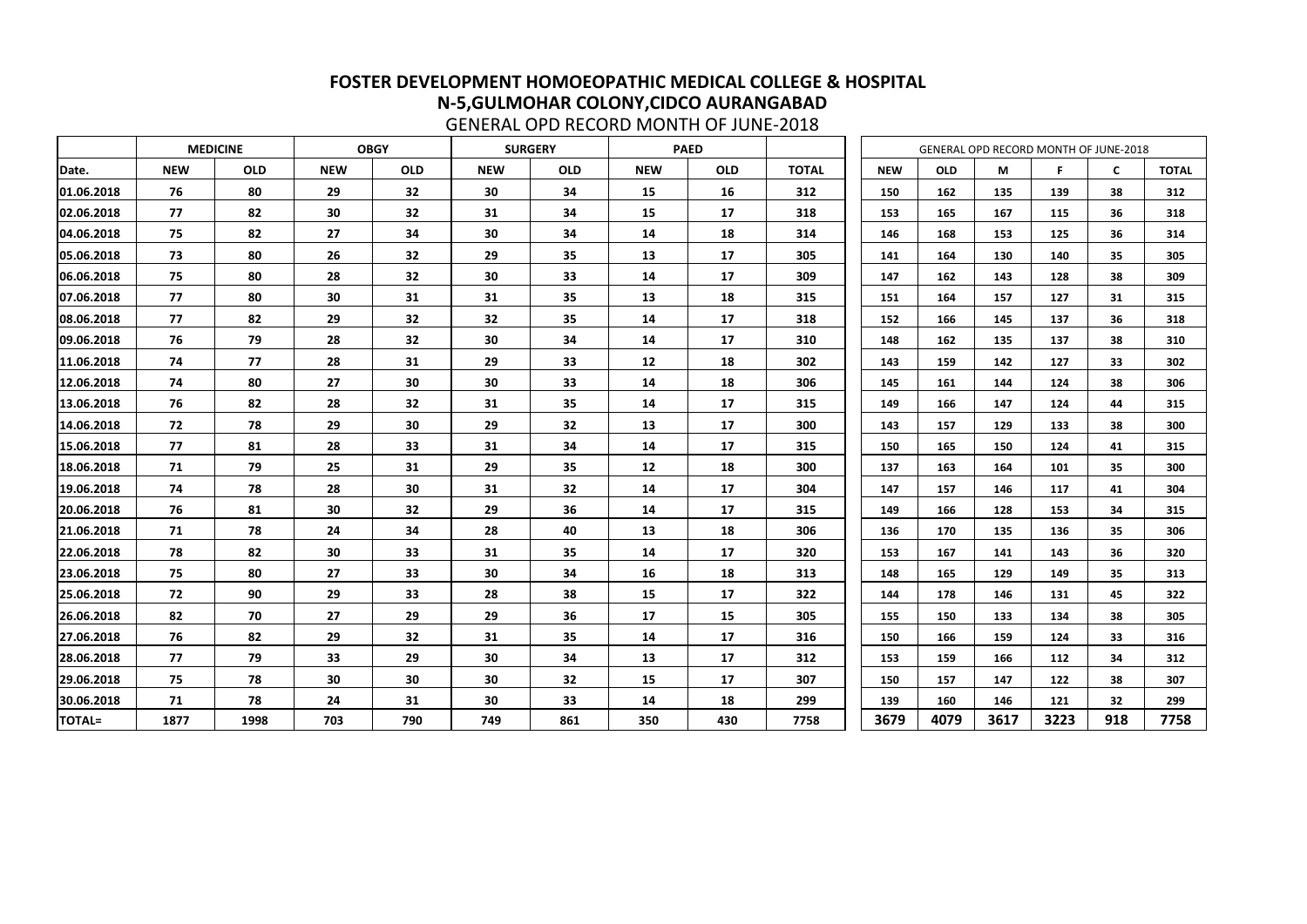|               |            | <b>OBGY</b><br><b>MEDICINE</b> |            |            | <b>SURGERY</b> |            |            | <b>PAED</b> |              |            | GENERAL OPD RECORD MONTH OF JULY-2018 |      |      |     |              |
|---------------|------------|--------------------------------|------------|------------|----------------|------------|------------|-------------|--------------|------------|---------------------------------------|------|------|-----|--------------|
| Date.         | <b>NEW</b> | <b>OLD</b>                     | <b>NEW</b> | <b>OLD</b> | <b>NEW</b>     | <b>OLD</b> | <b>NEW</b> | <b>OLD</b>  | <b>TOTAL</b> | <b>NEW</b> | <b>OLD</b>                            | M    | F    | C   | <b>TOTAL</b> |
| 02.07.2018    | 77         | 80                             | 28         | 34         | 30             | 36         | 12         | 18          | 315          | 147        | 168                                   | 130  | 148  | 37  | 315          |
| 03.07.2018    | 75         | 78                             | 28         | 30         | 30             | 33         | 14         | 17          | 305          | 147        | 158                                   | 148  | 123  | 34  | 305          |
| 04.07.2018    | 72         | 88                             | 29         | 34         | 29             | 36         | 15         | 17          | 320          | 145        | 175                                   | 175  | 108  | 37  | 320          |
| 05.07.2018    | 72         | 77                             | 27         | 31         | 29             | 32         | 12         | 18          | 298          | 140        | 158                                   | 149  | 117  | 32  | 298          |
| 06.02.2018    | 72         | 78                             | 27         | 31         | 29             | 32         | 14         | 16          | 299          | 142        | 157                                   | 141  | 122  | 36  | 299          |
| 07.07.2018    | 76         | 75                             | 28         | 32         | 29             | 33         | 12         | 18          | 303          | 145        | 158                                   | 131  | 142  | 30  | 303          |
| 09.07.2018    | 72         | 80                             | 28         | 30         | 29             | 33         | 13         | 17          | 302          | 142        | 160                                   | 147  | 123  | 32  | 302          |
| 10.07.2018    | 74         | 78                             | 27         | 32         | 30             | 33         | 14         | 17          | 305          | 145        | 160                                   | 151  | 118  | 36  | 305          |
| 11.07.2018    | 70         | 75                             | 30         | 34         | 29             | 31         | 14         | <b>16</b>   | 299          | 143        | 156                                   | 126  | 143  | 30  | 299          |
| 12.07.2018    | 71         | 75                             | 27         | 30         | 27             | 33         | 15         | 13          | 291          | 140        | 151                                   | 130  | 122  | 39  | 291          |
| 13.07.2018    | 70         | 78                             | 30         | 27         | 35             | 28         | 11         | <b>16</b>   | 295          | 146        | 149                                   | 114  | 154  | 27  | 295          |
| 14.07.2018    | 74         | 78                             | 27         | 32         | 28             | 32         | 14         | 17          | 302          | 143        | 159                                   | 131  | 135  | 36  | 302          |
| 16.07.2018    | 72         | 76                             | 28         | 32         | 27             | 32         | 12         | 18          | 297          | 139        | 158                                   | 138  | 126  | 33  | 297          |
| 17.07.2018    | 75         | 80                             | 28         | 30         | 30             | 32         | 15         | 17          | 307          | 148        | 159                                   | 152  | 117  | 38  | 307          |
| 18.07.2018    | 72         | 76                             | 23         | 35         | 29             | 32         | 13         | 17          | 297          | 137        | 160                                   | 153  | 114  | 30  | 297          |
| 19.07.2018    | 72         | 78                             | 30         | 28         | 30             | 32         | 13         | 17          | 300          | 145        | 155                                   | 134  | 127  | 39  | 300          |
| 20.07.2018    | 76         | 80                             | 28         | 31         | 28             | 32         | 15         | 17          | 307          | 147        | 160                                   | 136  | 137  | 34  | 307          |
| 21.07.2018    | 72         | 78                             | 29         | 31         | 25             | 38         | 12         | 18          | 303          | 138        | 165                                   | 156  | 117  | 30  | 303          |
| 23.07.2018    | 75         | 80                             | 28         | 32         | 25             | 39         | 14         | 17          | 310          | 142        | 168                                   | 156  | 123  | 31  | 310          |
| 24.07.2018    | 73         | 77                             | 27         | 30         | 29             | 32         | 13         | 17          | 298          | 142        | 156                                   | 142  | 118  | 38  | 298          |
| 25.07.2018    | 72         | 77                             | 26         | 33         | 28             | 33         | 13         | 17          | 299          | 139        | 160                                   | 148  | 114  | 37  | 299          |
| 26.07.2018    | 73         | 80                             | 27         | 32         | 29             | 32         | 13         | 17          | 303          | 142        | 161                                   | 134  | 139  | 30  | 303          |
| 27.07.2018    | 74         | 78                             | 28         | 32         | 30             | 32         | 14         | 17          | 305          | 146        | 159                                   | 151  | 117  | 37  | 305          |
| 28.07.2018    | 77         | 73                             | 26         | 33         | 27             | 34         | 17         | 13          | 300          | 147        | 153                                   | 138  | 129  | 33  | 300          |
| 30.07.2018    | 75         | 77                             | 28         | 33         | 30             | 32         | 13         | 18          | 306          | 146        | 160                                   | 149  | 124  | 33  | 306          |
| 31.07.2018    | 74         | 78                             | 28         | 30         | 29             | 33         | 14         | 16          | 302          | 145        | 157                                   | 159  | 111  | 32  | 302          |
| <b>TOTAL=</b> | 1907       | 2028                           | 720        | 819        | 750            | 857        | 351        | 436         | 7868         | 3728       | 4140                                  | 3719 | 3268 | 881 | 7868         |

GENERAL OPD RECORD MONTH OF JULY-2018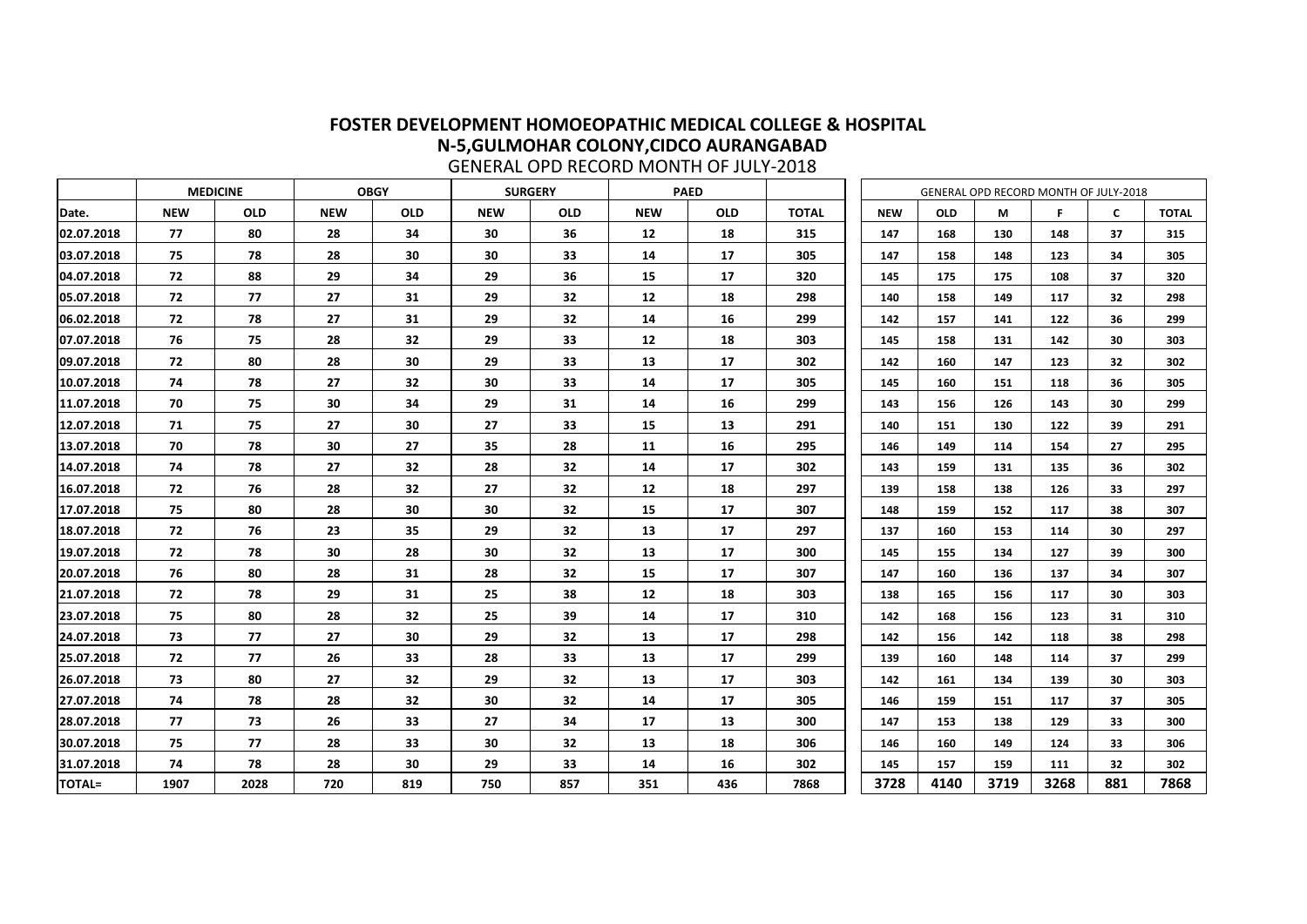|               |            | <b>MEDICINE</b> | <b>OBGY</b> |            |            | <b>SURGERY</b> |            | <b>PAED</b> |              |            |            |      | GENERAL OPD RECORD MONTH OF AUGUST-2018 |     |              |
|---------------|------------|-----------------|-------------|------------|------------|----------------|------------|-------------|--------------|------------|------------|------|-----------------------------------------|-----|--------------|
| Date.         | <b>NEW</b> | <b>OLD</b>      | <b>NEW</b>  | <b>OLD</b> | <b>NEW</b> | <b>OLD</b>     | <b>NEW</b> | <b>OLD</b>  | <b>TOTAL</b> | <b>NEW</b> | <b>OLD</b> | M    | F                                       | C   | <b>TOTAL</b> |
| 01.08.2018    | 75         | 80              | 28          | 32         | 30         | 33             | 14         | 17          | 309          | 147        | 162        | 131  | 136                                     | 42  | 309          |
| 02.08.2018    | 73         | 76              | 28          | 30         | 30         | 32             | 14         | 16          | 299          | 145        | 154        | 134  | 129                                     | 36  | 299          |
| 03.08.2018    | 74         | 78              | 28          | 30         | 30         | 32             | 14         | 17          | 303          | 146        | 157        | 133  | 138                                     | 32  | 303          |
| 04.08.2018    | 76         | 79              | 28          | 32         | 30         | 31             | 14         | 17          | 307          | 148        | 159        | 158  | 118                                     | 31  | 307          |
| 06.09.2018    | 70         | 75              | 27          | 29         | 28         | 30             | 13         | 17          | 289          | 138        | 151        | 140  | 112                                     | 37  | 289          |
| 07.08.2018    | 76         | 80              | 28          | 32         | 30         | 33             | 15         | 17          | 311          | 149        | 162        | 116  | 160                                     | 35  | 311          |
| 08.08.2018    | 73         | 77              | 29          | 31         | 31         | 31             | 13         | 17          | 302          | 146        | 156        | 135  | 136                                     | 31  | 302          |
| 10.08.2018    | 74         | 80              | 28          | 32         | 30         | 34             | 14         | 16          | 308          | 146        | 162        | 138  | 138                                     | 32  | 308          |
| 11.08.2018    | 72         | 78              | 28          | 31         | 28         | 32             | 13         | 17          | 299          | 141        | 158        | 130  | 137                                     | 32  | 299          |
| 13.08.2018    | 74         | 76              | 28          | 30         | 29         | 30             | 13         | 17          | 297          | 144        | 153        | 143  | 121                                     | 33  | 297          |
| 14.08.2018    | 73         | 79              | 28          | 33         | 28         | 34             | 12         | 18          | 305          | 141        | 164        | 147  | 127                                     | 31  | 305          |
| 16.08.2018    | 73         | 78              | 27          | 30         | 29         | 33             | 14         | 17          | 301          | 143        | 158        | 126  | 142                                     | 33  | 301          |
| 18.08.2018    | 74         | 81              | 30          | 32         | 28         | 35             | 15         | 17          | 312          | 147        | 165        | 152  | 128                                     | 32  | 312          |
| 20.08.2018    | 74         | 78              | 29          | 30         | 27         | 35             | 12         | 18          | 303          | 142        | 161        | 148  | 118                                     | 37  | 303          |
| 21.08.2018    | 69         | 75              | 25          | 28         | 27         | 33             | 14         | 17          | 288          | 135        | 153        | 145  | 105                                     | 38  | 288          |
| 23.08.2018    | 73         | 78              | 25          | 30         | 30         | 33             | 14         | 17          | 300          | 142        | 158        | 165  | 104                                     | 31  | 300          |
| 24.08.2018    | 74         | 78              | 30          | 32         | 30         | 33             | 14         | 18          | 309          | 148        | 161        | 149  | 119                                     | 41  | 309          |
| 25.08.2018    | 76         | 79              | 28          | 32         | 30         | 34             | 15         | 17          | 311          | 149        | 162        | 141  | 133                                     | 37  | 311          |
| 27.08.2018    | 74         | 78              | 28          | 32         | 30         | 33             | 15         | 17          | 307          | 147        | 160        | 145  | 128                                     | 34  | 307          |
| 28.08.2018    | 70         | 75              | 30          | 32         | 31         | 33             | 13         | 17          | 301          | 144        | 157        | 166  | 104                                     | 31  | 301          |
| 29.08.2018    | 70         | 82              | 29          | 32         | 27         | 36             | 13         | 18          | 307          | 139        | 168        | 164  | 106                                     | 37  | 307          |
| 30.08.2018    | 72         | 77              | 28          | 32         | 28         | 30             | 14         | 16          | 297          | 142        | 155        | 139  | 112                                     | 46  | 297          |
| 31.08.2018    | 71         | 74              | 30          | 31         | 30         | 35             | 13         | 17          | 301          | 144        | 157        | 169  | 94                                      | 38  | 301          |
| <b>TOTAL=</b> | 1680       | 1791            | 647         | 715        | 671        | 755            | 315        | 392         | 6966         | 3313       | 3653       | 3314 | 2845                                    | 807 | 6966         |

GENERAL OPD RECORD MONTH OF AUGUST-2018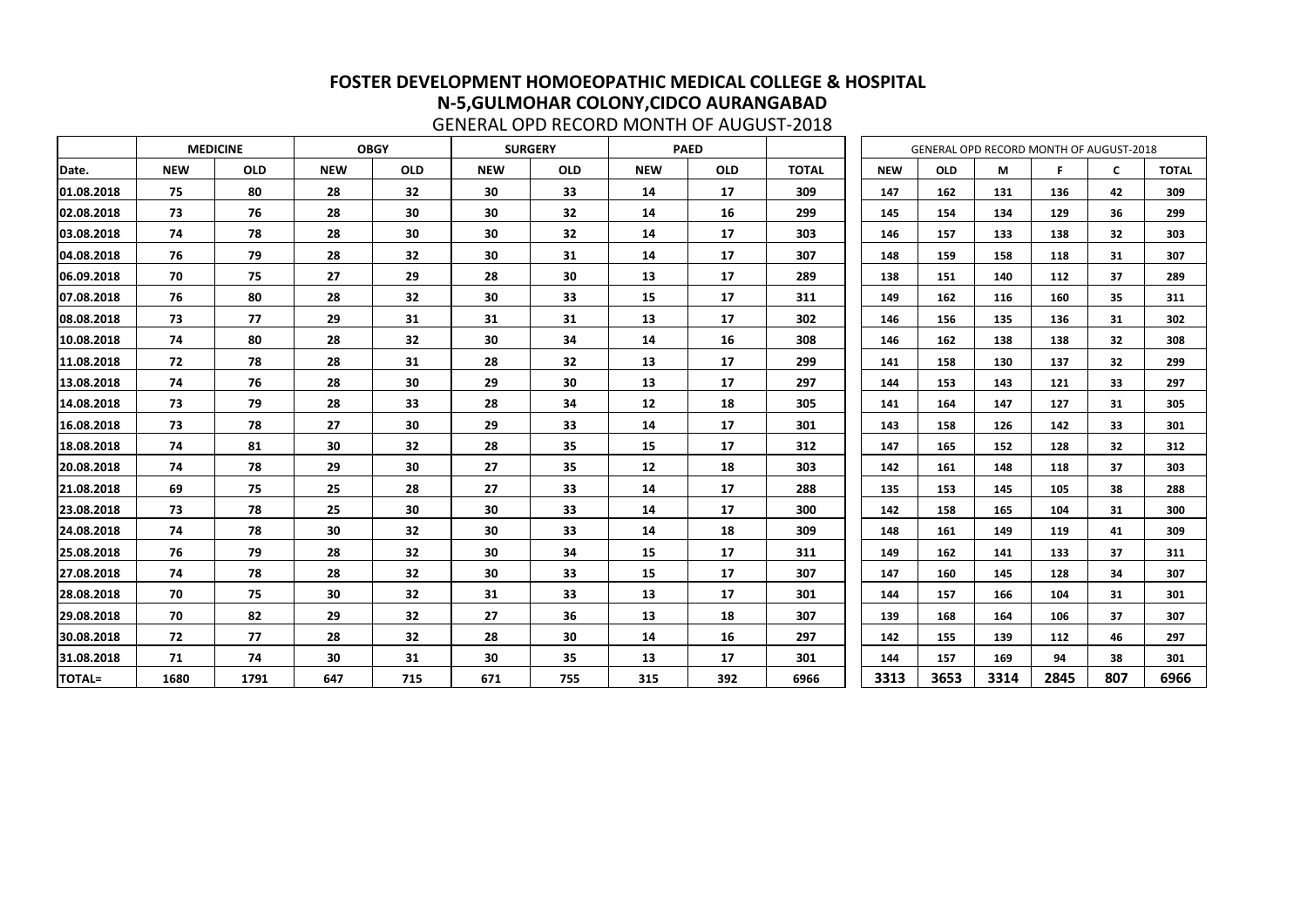|               |            | <b>MEDICINE</b><br><b>OBGY</b> |            |            |            | <b>SURGERY</b> |            | <b>PAED</b> |              |            |            |      | GENERAL OPD RECORD MONTH OF SEPTEMBER-2018 |              |              |
|---------------|------------|--------------------------------|------------|------------|------------|----------------|------------|-------------|--------------|------------|------------|------|--------------------------------------------|--------------|--------------|
| Date.         | <b>NEW</b> | <b>OLD</b>                     | <b>NEW</b> | <b>OLD</b> | <b>NEW</b> | <b>OLD</b>     | <b>NEW</b> | <b>OLD</b>  | <b>TOTAL</b> | <b>NEW</b> | <b>OLD</b> | M    | F                                          | $\mathsf{C}$ | <b>TOTAL</b> |
| 01.09.2018    | 72         | 80                             | 27         | 30         | 30         | 33             | 14         | <b>16</b>   | 302          | 143        | 159        | 145  | 122                                        | 35           | 302          |
| 03.09.2018    | 72         | 77                             | 28         | 30         | 29         | 32             | 14         | 17          | 299          | 143        | 156        | 122  | 141                                        | 36           | 299          |
| 04.09.2018    | 74         | 76                             | 29         | 31         | 30         | 35             | 15         | 17          | 307          | 148        | 159        | 153  | 120                                        | 34           | 307          |
| 05.09.2018    | 74         | 80                             | 25         | 33         | 27         | 36             | 13         | 18          | 306          | 139        | 167        | 145  | 123                                        | 38           | 306          |
| 06.09.2018    | 69         | 75                             | 25         | 30         | 28         | 30             | 14         | 17          | 288          | 136        | 152        | 130  | 125                                        | 33           | 288          |
| 07.09.2018    | 74         | 76                             | 29         | 33         | 30         | 35             | 14         | 16          | 307          | 147        | 160        | 168  | 109                                        | 30           | 307          |
| 08.09.2018    | 71         | 80                             | 27         | 31         | 30         | 31             | 12         | 18          | 300          | 140        | 160        | 136  | 128                                        | 36           | 300          |
| 10.09.2018    | 73         | 78                             | 28         | 30         | 30         | 32             | 14         | 17          | 302          | 145        | 157        | 133  | 127                                        | 42           | 302          |
| 11.09.2018    | 76         | 80                             | 28         | 32         | 30         | 33             | 15         | 17          | 311          | 149        | 162        | 139  | 121                                        | 51           | 311          |
| 12.09.2018    | 73         | 77                             | 28         | 32         | 30         | 33             | 13         | 17          | 303          | 144        | 159        | 140  | 123                                        | 40           | 303          |
| 14.09.2018    | 67         | 77                             | 28         | 30         | 27         | 33             | 11         | 16          | 289          | 133        | 156        | 156  | 106                                        | 27           | 289          |
| 15.09.2018    | 70         | 78                             | 26         | 32         | 27         | 33             | 13         | 17          | 296          | 136        | 160        | 144  | 120                                        | 32           | 296          |
| 18.09.2018    | 76         | 76                             | 30         | 32         | 30         | 35             | 14         | 17          | 310          | 150        | 160        | 138  | 135                                        | 37           | 310          |
| 19.09.2018    | 79         | 80                             | 28         | 32         | 31         | 34             | 14         | 18          | 316          | 152        | 164        | 164  | 119                                        | 33           | 316          |
| 21.09.2018    | 72         | 82                             | 29         | 33         | 30         | 33             | 13         | 17          | 309          | 144        | 165        | 139  | 138                                        | 32           | 309          |
| 22.09.2018    | 74         | 77                             | 29         | 31         | 30         | 32             | 13         | 17          | 303          | 146        | 157        | 151  | 120                                        | 32           | 303          |
| 24.09.2018    | 72         | 78                             | 28         | 31         | 28         | 32             | 12         | 18          | 299          | 140        | 159        | 150  | 118                                        | 31           | 299          |
| 25.09.2018    | 71         | 75                             | 26         | 29         | 28         | 30             | 14         | 17          | 290          | 139        | 151        | 131  | 123                                        | 36           | 290          |
| 26.09.2018    | 72         | 75                             | 28         | 30         | 28         | 32             | 18         | 12          | 295          | 146        | 149        | 130  | 135                                        | 30           | 295          |
| 27.09.2018    | 71         | 70                             | 30         | 25         | 30         | 26             | 15         | 15          | 282          | 146        | 136        | 136  | 116                                        | 30           | 282          |
| 28.09.2018    | 70         | 80                             | 28         | 30         | 30         | 33             | 13         | 17          | 301          | 141        | 160        | 138  | 131                                        | 32           | 301          |
| 29.09.2018    | 72         | 79                             | 28         | 32         | 28         | 32             | 13         | 17          | 301          | 141        | 160        | 143  | 128                                        | 30           | 301          |
| <b>TOTAL=</b> | 1594       | 1706                           | 612        | 679        | 641        | 715            | 301        | 368         | 6616         | 3148       | 3468       | 3131 | 2728                                       | 757          | 6616         |

GENERAL OPD RECORD MONTH OF SEPTEMBER-2018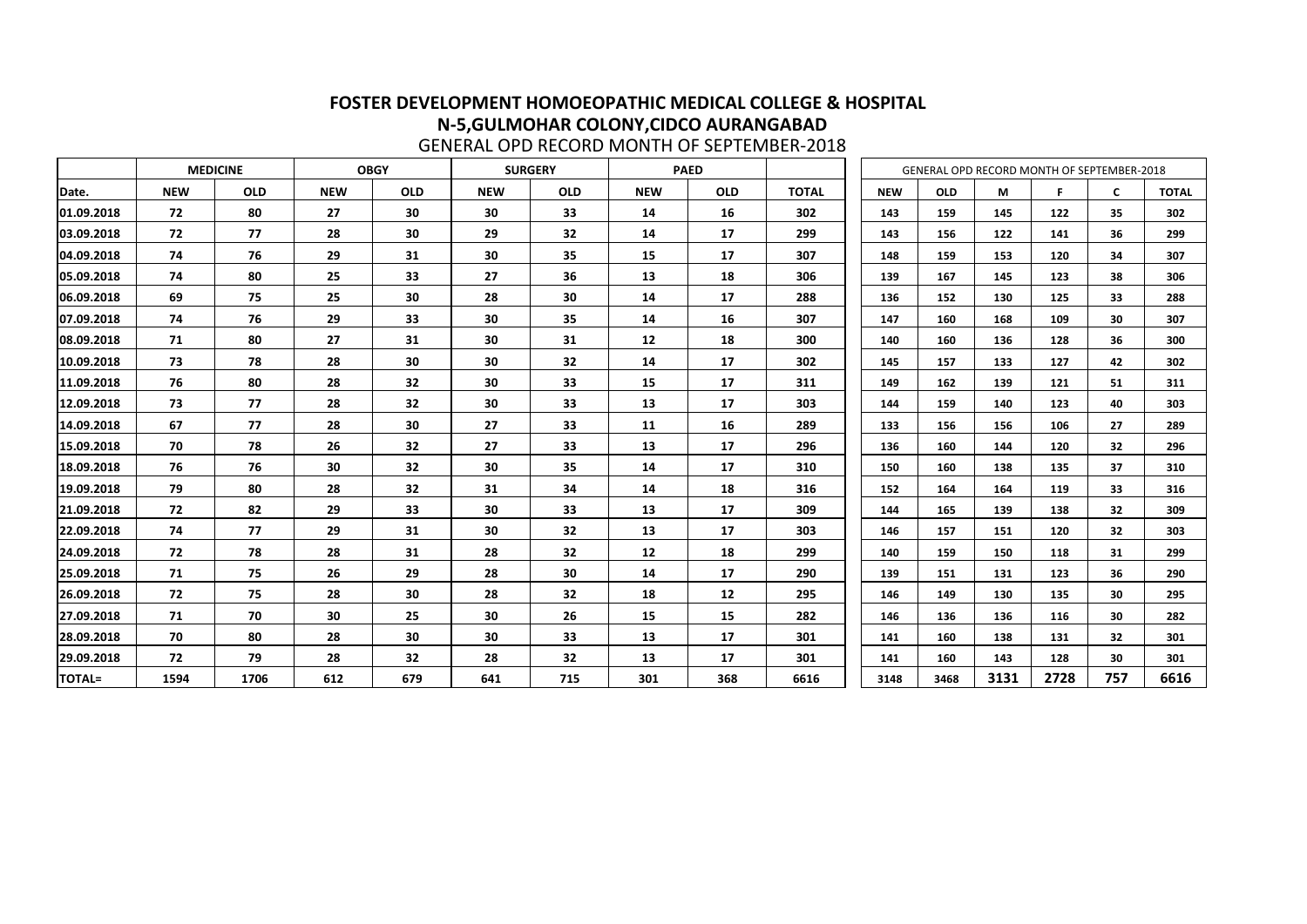|               | <b>MEDICINE</b><br><b>OBGY</b> |            |            |                 |            | <b>SURGERY</b> |            | <b>PAED</b> |              |            | GENERAL OPD RECORD MONTH OF OCTOBER-2018 |      |      |     |              |
|---------------|--------------------------------|------------|------------|-----------------|------------|----------------|------------|-------------|--------------|------------|------------------------------------------|------|------|-----|--------------|
| Date.         | <b>NEW</b>                     | <b>OLD</b> | <b>NEW</b> | <b>OLD</b>      | <b>NEW</b> | <b>OLD</b>     | <b>NEW</b> | <b>OLD</b>  | <b>TOTAL</b> | <b>NEW</b> | <b>OLD</b>                               | М    | F    | C   | <b>TOTAL</b> |
| 01.10.2018    | 70                             | 78         | 26         | 30              | 29         | 33             | 12         | 18          | 296          | 137        | 159                                      | 130  | 127  | 39  | 296          |
| 03.10.2018    | 73                             | 76         | 28         | 30              | 29         | 32             | 13         | 17          | 298          | 143        | 155                                      | 136  | 127  | 35  | 298          |
| 04.10.2018    | 76                             | 76         | 29         | 31              | 32         | 28             | 15         | 16          | 303          | 152        | 151                                      | 144  | 128  | 31  | 303          |
| 05.10.2018    | 73                             | 72         | 25         | 30              | 27         | 31             | 12         | 18          | 288          | 137        | 151                                      | 148  | 110  | 30  | 288          |
| 06.02.2018    | 77                             | 77         | 28         | 30              | 30         | 33             | 13         | 17          | 305          | 148        | 157                                      | 134  | 137  | 34  | 305          |
| 08.10.2018    | 69                             | 71         | 28         | 32 <sub>2</sub> | 30         | 35             | 13         | 17          | 295          | 140        | 155                                      | 142  | 123  | 30  | 295          |
| 09.10.2018    | 73                             | 76         | 28         | 30              | 27         | 33             | 12         | 18          | 297          | 140        | 157                                      | 148  | 111  | 38  | 297          |
| 10.10.2018    | 77                             | 76         | 28         | 32              | 30         | 32             | 13         | 17          | 305          | 148        | 157                                      | 149  | 122  | 34  | 305          |
| 11.10.2018    | 71                             | 78         | 27         | 31              | 30         | 32             | 12         | 18          | 299          | 140        | 159                                      | 143  | 126  | 30  | 299          |
| 12.10.2018    | 70                             | 75         | 28         | 30              | 27         | 30             | 12         | 18          | 290          | 137        | 153                                      | 134  | 116  | 40  | 290          |
| 13.10.2018    | 75                             | 78         | 28         | 32              | 30         | 33             | 13         | 17          | 306          | 146        | 160                                      | 127  | 143  | 36  | 306          |
| 15.10.2018    | 71                             | 79         | 28         | 32 <sub>2</sub> | 33         | 27             | 13         | 15          | 298          | 145        | 153                                      | 151  | 119  | 28  | 298          |
| 16.10.2018    | 75                             | 76         | 25         | 34              | 25         | 35             | 13         | 18          | 301          | 138        | 163                                      | 145  | 123  | 33  | 301          |
| 17.10.2018    | 74                             | 78         | 28         | 30              | 30         | 32             | 13         | 17          | 302          | 145        | 157                                      | 164  | 102  | 36  | 302          |
| 19.10.2018    | 75                             | 78         | 28         | 32              | 28         | 32             | 14         | 18          | 305          | 145        | 160                                      | 144  | 129  | 32  | 305          |
| 20.10.2018    | 72                             | 78         | 26         | 33              | 27         | 32             | 12         | 18          | 298          | 137        | 161                                      | 146  | 110  | 42  | 298          |
| 22.10.2018    | 68                             | 72         | 26         | 30              | 28         | 32             | 13         | 17          | 286          | 135        | 151                                      | 137  | 119  | 30  | 286          |
| 23.10.2018    | 70                             | 80         | 28         | 32              | 28         | 32             | 13         | 16          | 299          | 139        | 160                                      | 147  | 123  | 29  | 299          |
| 24.10.2018    | 75                             | 79         | 30         | 32 <sub>2</sub> | 30         | 32             | 13         | 18          | 309          | 148        | 161                                      | 160  | 113  | 36  | 309          |
| 25.10.2018    | 70                             | 75         | 27         | 31              | 29         | 32             | 13         | 15          | 292          | 139        | 153                                      | 150  | 114  | 28  | 292          |
| 26.10.2018    | 72                             | 76         | 27         | 31              | 28         | 33             | 12         | 18          | 297          | 139        | 158                                      | 151  | 116  | 30  | 297          |
| 27.10.2018    | 73                             | 73         | 28         | 29              | 29         | 30             | 12         | 19          | 293          | 142        | 151                                      | 110  | 147  | 36  | 293          |
| 29.10.2018    | 73                             | 77         | 28         | 32              | 29         | 33             | 13         | 17          | 302          | 143        | 159                                      | 142  | 127  | 33  | 302          |
| 30.10.2018    | 73                             | 79         | 26         | 32              | 30         | 32             | 14         | 18          | 304          | 143        | 161                                      | 154  | 118  | 32  | 304          |
| 31.10.2018    | 74                             | 78         | 28         | 30              | 30         | 32             | 12         | 18          | 302          | 144        | 158                                      | 137  | 124  | 41  | 302          |
| <b>TOTAL=</b> | 1819                           | 1911       | 686        | 778             | 725        | 798            | 320        | 433         | 7470         | 3550       | 3920                                     | 3573 | 3054 | 843 | 7470         |

GENERAL OPD RECORD MONTH OF OCTOBER-2018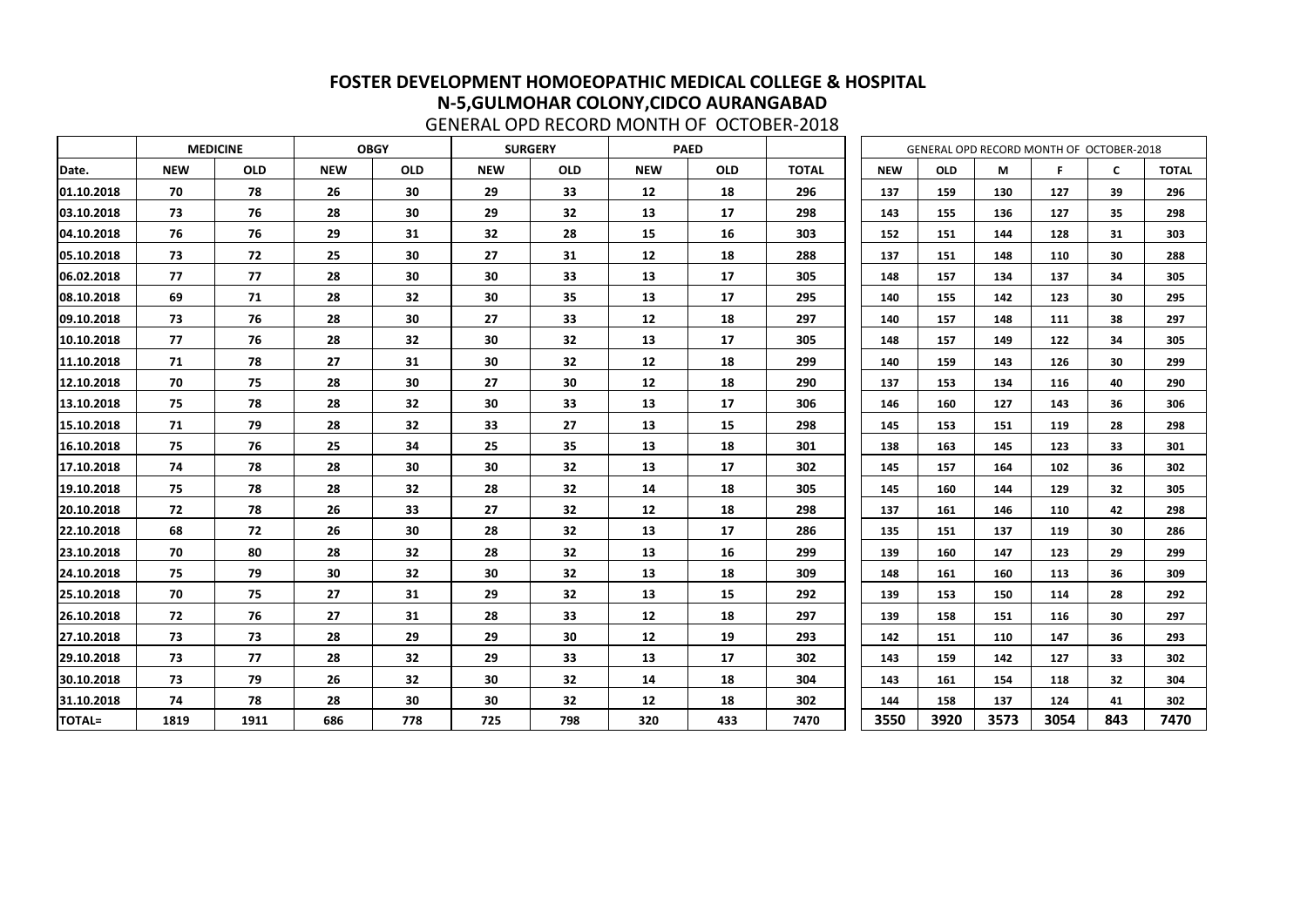|               |            | <b>MEDICINE</b><br><b>OBGY</b> |            |            |            | <b>SURGERY</b> |            | <b>PAED</b> |              |            |            |      | GENERAL OPD RECORD MONTH OF NOVEMBER-2018 |                 |              |
|---------------|------------|--------------------------------|------------|------------|------------|----------------|------------|-------------|--------------|------------|------------|------|-------------------------------------------|-----------------|--------------|
| Date.         | <b>NEW</b> | <b>OLD</b>                     | <b>NEW</b> | <b>OLD</b> | <b>NEW</b> | <b>OLD</b>     | <b>NEW</b> | <b>OLD</b>  | <b>TOTAL</b> | <b>NEW</b> | <b>OLD</b> | M    | F.                                        | C               | <b>TOTAL</b> |
| 01.11.2018    | 72         | 76                             | 28         | 30         | 29         | 33             | 13         | 17          | 298          | 142        | 156        | 143  | 123                                       | 32 <sub>2</sub> | 298          |
| 02.11.2018    | 75         | 80                             | 28         | 30         | 30         | 32             | 16         | 18          | 309          | 149        | 160        | 130  | 145                                       | 34              | 309          |
| 03.11.2018    | 71         | 77                             | 28         | 30         | 28         | 32             | 12         | 18          | 296          | 139        | 157        | 138  | 123                                       | 35              | 296          |
| 05.11.2018    | 70         | 74                             | 27         | 30         | 29         | 30             | 13         | 15          | 288          | 139        | 149        | 125  | 129                                       | 34              | 288          |
| 06.11.2018    | 74         | 78                             | 28         | 30         | 30         | 32             | 15         | 18          | 305          | 147        | 158        | 137  | 135                                       | 33              | 305          |
| 10.11.2018    | 72         | 78                             | 30         | 32         | 29         | 30             | 13         | 18          | 302          | 144        | 158        | 128  | 140                                       | 34              | 302          |
| 12.11.2018    | 72         | 75                             | 28         | 31         | 30         | 33             | 13         | 16          | 298          | 143        | 155        | 141  | 125                                       | 32              | 298          |
| 13.11.2018    | 72         | 78                             | 28         | 30         | 30         | 32             | 14         | 17          | 301          | 144        | 157        | 148  | 122                                       | 31              | 301          |
| 14.11.2018    | 72         | 76                             | 30         | 30         | 27         | 33             | 13         | 18          | 299          | 142        | 157        | 138  | 117                                       | 44              | 299          |
| 15.11.2018    | 73         | 77                             | 29         | 32         | 30         | 32             | 14         | 18          | 305          | 146        | 159        | 122  | 142                                       | 41              | 305          |
| 16.11.2018    | 72         | 78                             | 28         | 32         | 28         | 33             | 15         | 16          | 302          | 143        | 159        | 125  | 146                                       | 31              | 302          |
| 17.11.2018    | 70         | 80                             | 27         | 30         | 29         | 34             | 12         | 18          | 300          | 138        | 162        | 142  | 125                                       | 33              | 300          |
| 19.11.2018    | 72         | 76                             | 27         | 31         | 29         | 33             | 13         | 16          | 297          | 141        | 156        | 136  | 127                                       | 34              | 297          |
| 20.11.2018    | 72         | 75                             | 28         | 31         | 29         | 32             | 13         | 15          | 295          | 142        | 153        | 132  | 133                                       | 30              | 295          |
| 22.11.2018    | 73         | 77                             | 28         | 31         | 29         | 33             | 13         | 17          | 301          | 143        | 158        | 137  | 133                                       | 31              | 301          |
| 24.11.2018    | 75         | 80                             | 28         | 32         | 32         | 32             | 12         | 18          | 309          | 147        | 162        | 141  | 137                                       | 31              | 309          |
| 26.11.2018    | 73         | 75                             | 27         | 30         | 29         | 32             | 13         | 16          | 295          | 142        | 153        | 140  | 121                                       | 34              | 295          |
| 27.11.2018    | 71         | 78                             | 28         | 30         | 30         | 32             | 12         | 16          | 297          | 141        | 156        | 134  | 131                                       | 32              | 297          |
| 28.11.2018    | 71         | 80                             | 30         | 30         | 28         | 32             | 13         | 18          | 302          | 142        | 160        | 134  | 131                                       | 37              | 302          |
| 29.11.2018    | 73         | 77                             | 30         | 31         | 28         | 33             | 14         | 16          | 302          | 145        | 157        | 143  | 128                                       | 31              | 302          |
| 30.11.2018    | 71         | 78                             | 28         | 30         | 30         | 32             | 13         | 16          | 298          | 142        | 156        | 142  | 127                                       | 29              | 298          |
| <b>TOTAL=</b> | 1516       | 1623                           | 593        | 643        | 613        | 677            | 279        | 355         | 6299         | 3001       | 3298       | 2856 | 2740                                      | 703             | 6299         |

GENERAL OPD RECORD MONTH OF NOVEMBER-2018